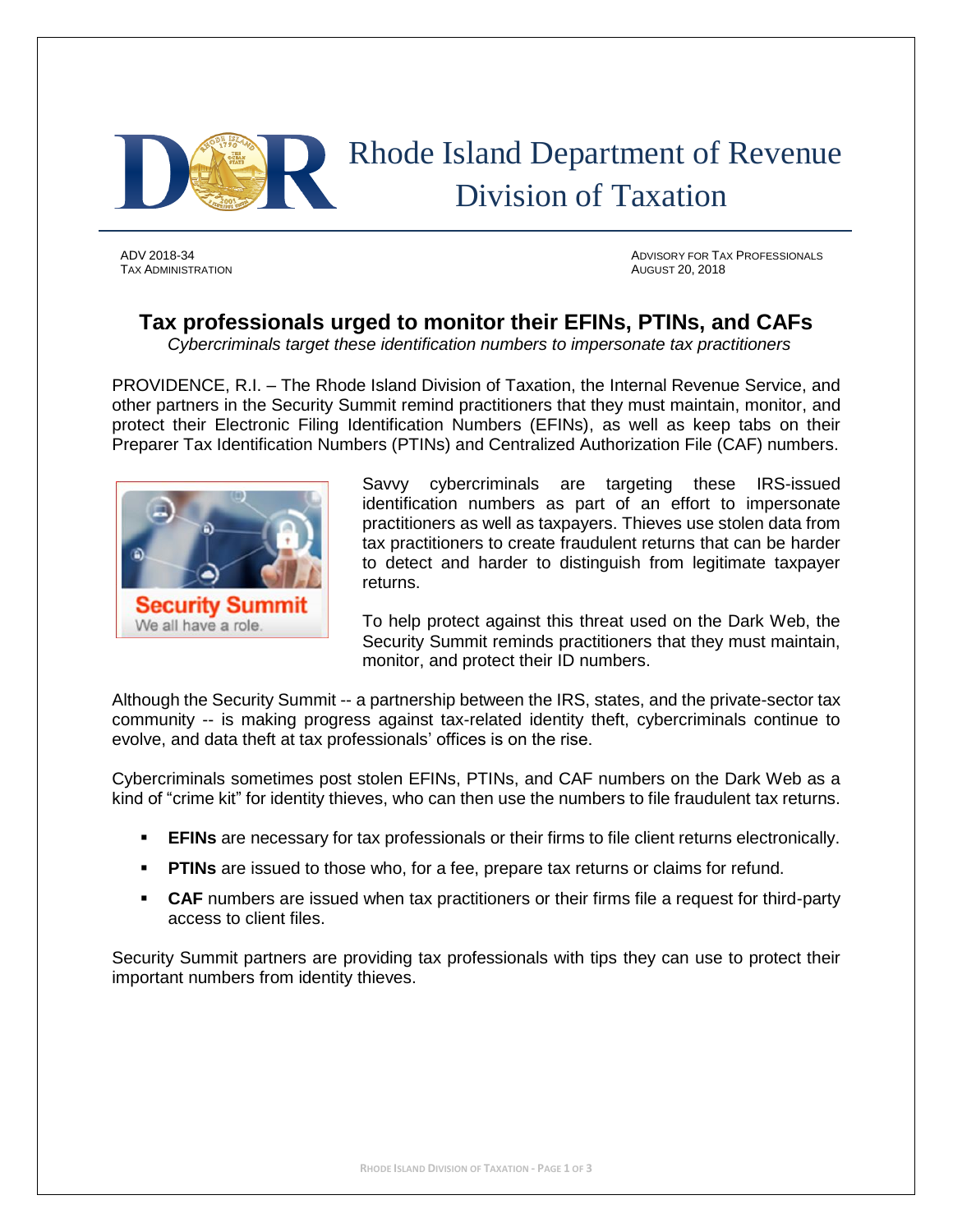## **Maintaining EFINs**

Once a tax professional has completed the EFIN application process and received an EFIN, it is important to keep the EFIN account up-to-date at all times. For example:

- Review the e-file application periodically. Tax professionals' e-file application must be updated within 30 days of any changes such as individuals involved, addresses or telephone numbers. Failure to do so may result in the inactivation of an EFIN.
- Ensure proper individuals are identified on the application, and update as necessary. The principal listed on the application is the individual authorized to act for the business in any legal or tax matters. Periodically access the account.
- Add any new principals or responsible officials promptly.
- Update any business address changes, including adding new locations.
- **EFINs** are not transferable; if selling the businesses, the new principals must obtain their own EFIN.
- **•** There must be an EFIN application for each office location; for those expanding their business, an application is required for each location where e-file transmissions will occur.

#### "Protect Your Clients; Protect Yourself: Tax Security 101."

**About this announcement**

The Security Summit awareness campaign is intended to provide tax professionals with the basic information they need to better protect taxpayer data and to help prevent the filing of fraudulent tax returns.

This is the sixth in a series of Security Summit announcements called

# **Monitoring EFINs and PTINs**

Tax professionals can obtain a weekly report of the number of tax returns filed with their EFIN and PTIN. For PTIN holders, only those preparers who are attorneys, CPAs, enrolled agents or Annual Filing Season Program participants and who file 50 or more returns may obtain PTIN information. Weekly checks will help flag any abuses by cybercriminals. Here's how:

FOR EFIN TOTALS:

- Access the e-Services account and the EFIN application;
- **•** Select "EFIN Status" from the application;
- Contact the IRS e-help Desk if the return totals exceed the number of returns filed.

FOR PTIN TOTALS:

- Access the online PTIN account;
- Select "View Returns Filed Per PTIN;"
- Complete Form 14157, "Complaint: Tax Return Preparer", to report excessive use or misuse of PTIN.